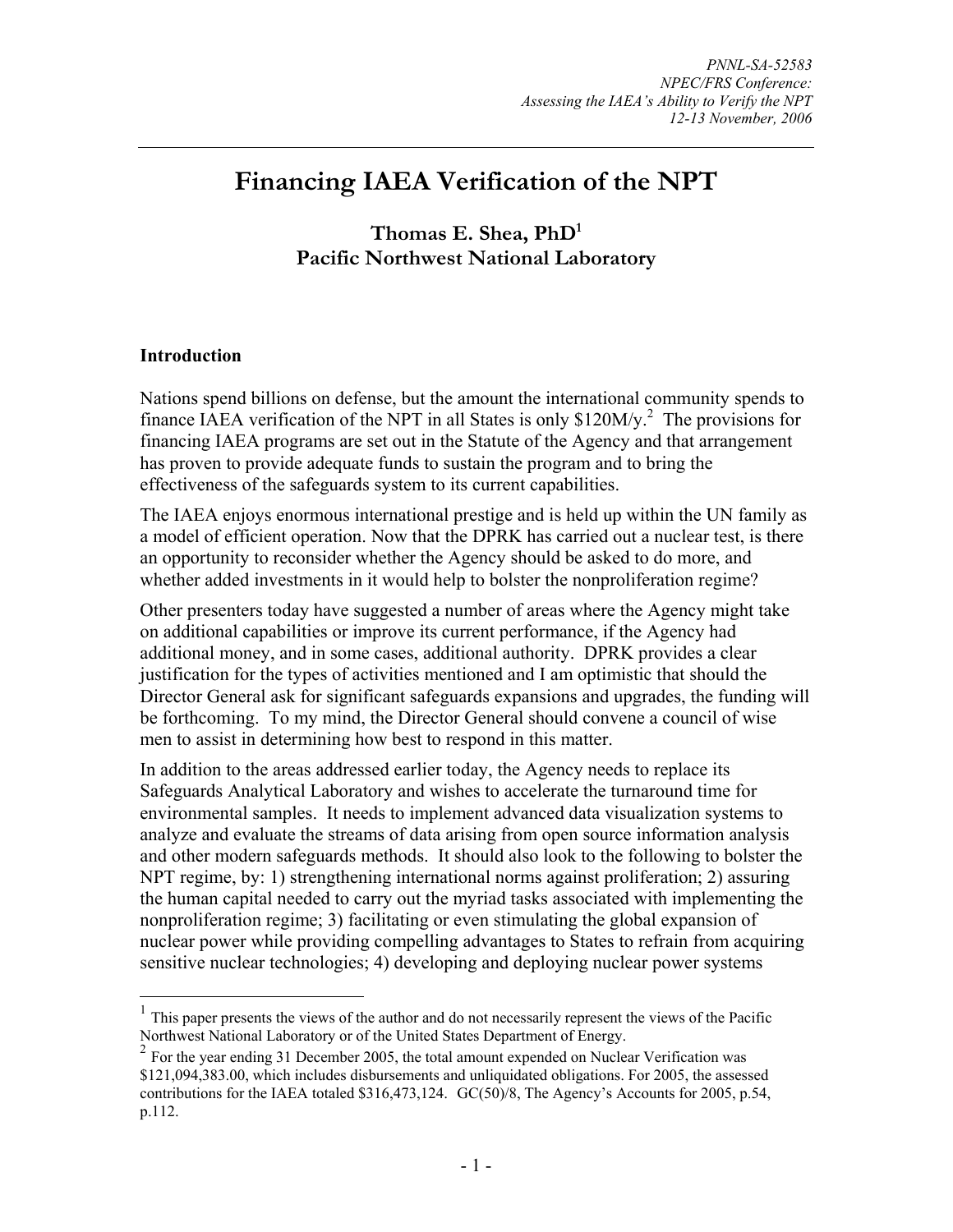tailored to the needs and challenges of the developing areas of the world – where future problems are most likely to emerge; and 5) beginning constructive steps in relation to the disarmament commitments of the nuclear weapon States Parties to the NPT, and extending that enterprise to include all States possessing nuclear weapons.

These roles could have fundamental and significant impacts on international security; they would cost from 10s of millions to billions of dollars or Euros per year to realize.

## **Financing IAEA Safeguards: Existing Practice**

Under paragraph 2 of INFCIRC/153, the Agency is *obligated* to ensure that safeguards will be applied in accordance with the terms of the safeguards agreements. Safeguards in non-nuclear weapon States concluded pursuant to INFCIRC/153 must be applied; Member States must pay the fees assessed under the provisions of the IAEA Statute<sup>3</sup> as part of the regular budget to ensure that the Agency is able to meet its obligations. All other IAEA programs are voluntary in nature and depend upon the availability of adequate resources to be carried out.

The existing financial system provides a reliable funding stream for the regular budget assessments once established; the challenges arise in:

- − defining just what safeguards are actually necessary to meet these obligations, and
- − the difficulty in achieving increases in the regular budget when additional activities, staff or equipment are considered necessary.

During the long lean years, the Safeguards Department lived on zero real growth, the Safeguards Department coped by introducing technical innovations that improved verification coverage and quality – equipping inspectors with computers, equipping inspection systems with computers, and getting facility operators to make their declarations on computer media that can be read by inspector-computers at the facilities during inspections. The Safeguards Department also gained efficiencies by deploying its inspectors increasingly through regional offices as a way to increase the days an inspector can actually spend inspecting, by reducing or cutting out inspection activities that are optional (such as in nuclear weapon States) and by changing the safeguards rules and procedures to either reduce the requirements or to find alternative means to secure the assurances needed. Pierre Goldschmidt managed to secure a substantial increase in the regular safeguards budget, but it took years before the Board was finally convinced.

The regular budget for financing the IAEA is governed by the provisions set out in the Agency's Statute, which each Member State accepts. Each year, as safeguards is a mandatory program, budget estimates of what it will cost to meet the required verification activities are prepared, based on guidance from the Director General and a sense conveyed informally from the Geneva Group<sup>4</sup>. Sometimes the guidance comes first, sometimes it is a reaction representing what the Director General senses the traffic will

 $\overline{a}$ 

<sup>&</sup>lt;sup>3</sup> See Article XIV of the IAEA Statute.

<sup>4</sup> The Geneva Group comprises the States that pay the bulk of the IAEA regular budget.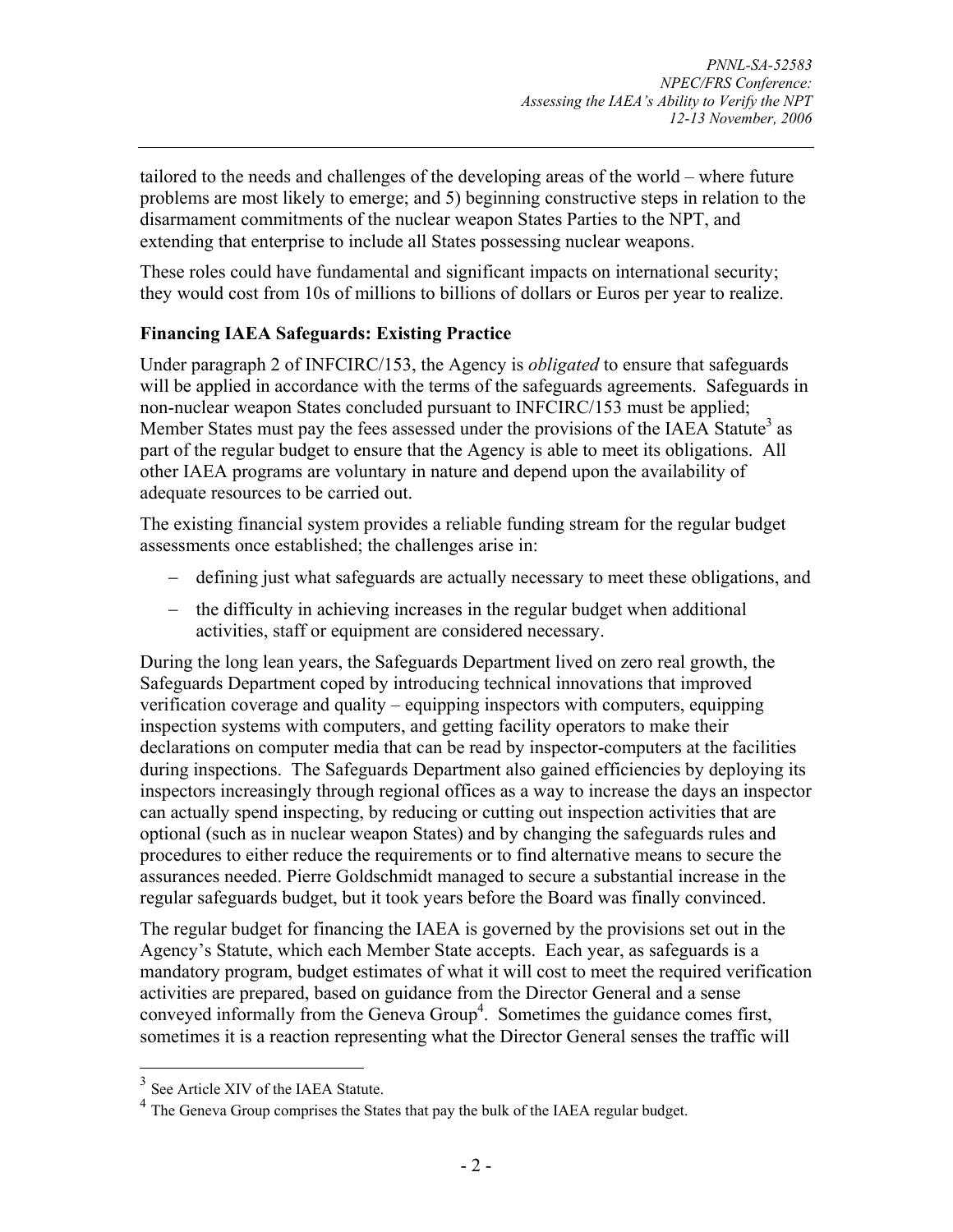bear. Following internal consultations, and adding the required shares to support the management activities and other costs, the Director General presents the budget to the Program and Budget Committee of the Board in May of each year. When the Committee is satisfied, it recommends the budget to the Board, and when it is satisfied, the Board submits the recommended budget to the General Conference for its approval.

Budget increases are resisted for a host of reasons. National treasuries always have competing demands. In addition to resisting expenditures simply due to competing demands, IAEA Member States are normally not seeking to expand the power of international organizations, as sooner or later the power and influence they achieve might be exercised against a State's national interests. Preventing mission creep remains an active concern. Also, achieving an increase in the regular IAEA safeguards budget also involves maintaining some sort of balance with contributions to Technical Cooperation. Moreover, when cuts in other programs have been proposed as a means to provide additional money for safeguards, the Director General has refused.

There are ways to mobilize a consensus to demonstrate that additional capabilities are needed. The Director General convenes wise-men meetings from time to time; there are internal and external audit requirements (financial and programmatic) to assure that the ship remains on course. The United States General Accounting Office carries out independent program reviews to determine for the U.S. Congress that its appropriations are providing the capabilities it seeks. And the Board has now created a Committee on Safeguards and Verification, to consider changes in the scope of the Agency's undertakings.

All things considered, the Agency's verification capabilities are today vastly superior to where they stood when the NPT came into force, or when Iraq and the DPRK first violated their nonproliferation undertakings.

## **Extrabudgetary Contributions**

In addition to the regular budget, the IAEA relies on extrabudgetary contributions from its Member States. In 2005, Member States provided extrabudgetary contributions in the amount of \$130,863,115 to the Agency in cash and in kind.<sup>5</sup> Most of this is for the Technical Cooperation Fund, but some of it goes to the Safeguards Department – not for mandatory inspections, but for equipment or inspections in nuclear weapon States, for example. The U.S. voluntary contribution to the IAEA in 2006 was \$49.5 million; \$19.1 million of that was for safeguards; \$14.2 million was for the U.S. Program of Technical Assistance to Agency Safeguards (POTAS). Counting POTAS, there are about 18 Member State Support Programs that provide money and talent for the Safeguards Department to improve its capabilities and performance.

Extrabudgetary contributions are also provided by other UN organizations and other international organizations to the amount of \$6.8M in 2005. This included a contribution

 $\overline{a}$ 

 $5$  See GC(50)/8, The Agency's Accounts for 2005, p.112.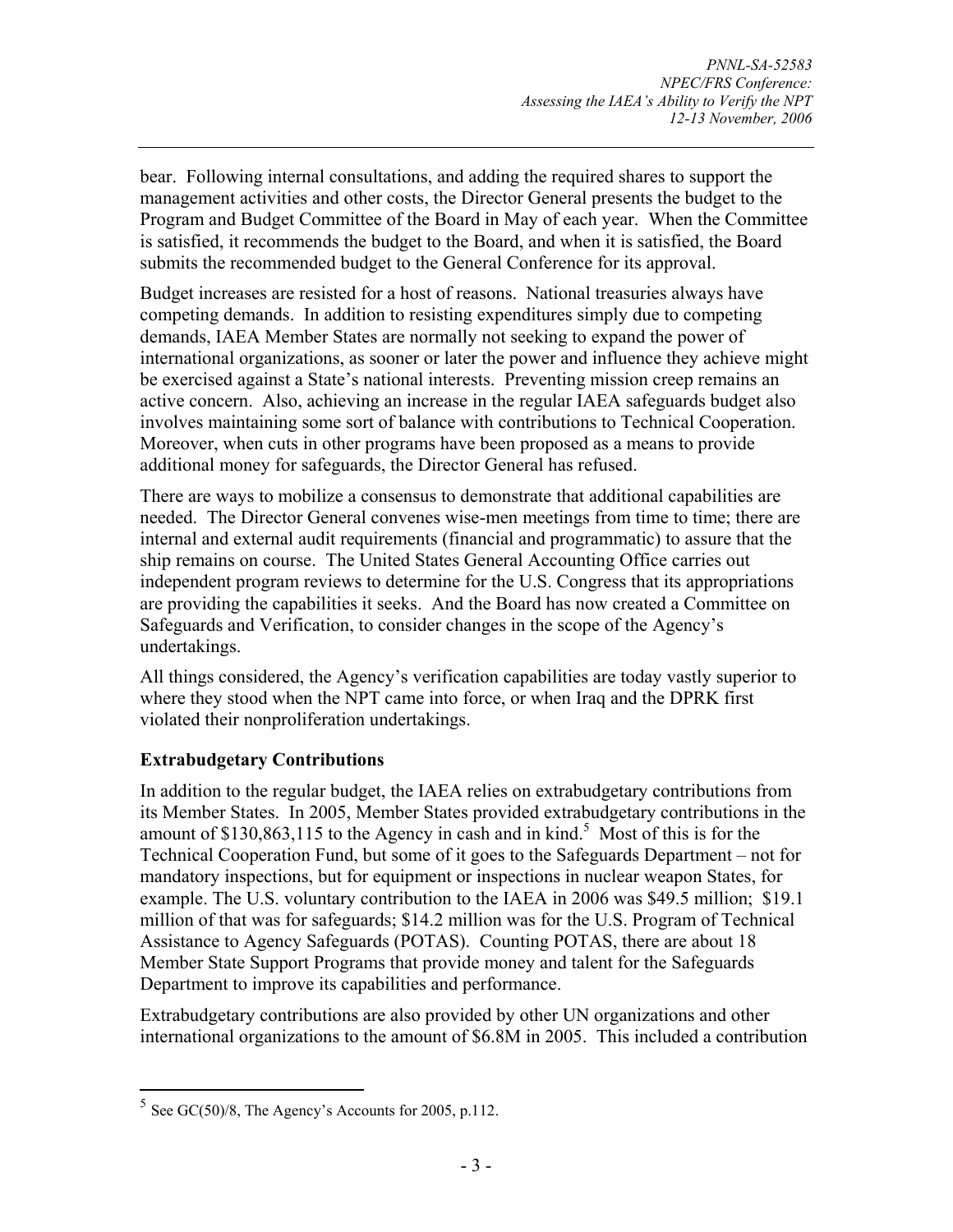by the Nuclear Threat Initiative (NTI). $<sup>6</sup>$  At the Special Event that took place during the</sup> IAEA General Conference last month, former Senator Sam Nunn, Co-Chairman of NTI, announced a contribution of \$50M to be used by the IAEA together with other contributions to establish a nuclear reactor fuel bank that would provide assurances of supply to States adopting nuclear power. NTI represents a new departure for the IAEA, a philanthropic institution investing in the IAEA to accomplish activities related to nuclear security and nonproliferation issues.

The Agency has a policy in place to accommodate contributions from virtually any source, assuring that the Agency's policy-making organs will determine how such funds are managed and spent.  $7$ 

Note that it is not common for the IAEA to solicit funds for activities that are not supported by existing mechanisms. However, the Board, acting on a request by the Director General, did establish a special fund for the receipt of the Nobel Peace Prize, the "IAEA Nobel Cancer and Nutrition Fund." In establishing the Fund, "the Director General also encourages Member States and other donors to contribute to the Special Fund by making available additional resources both in cash and in kind, to be used to maximize the Agency's ability to build capacity and transfer the needed know-how to developing countries."<sup>8</sup> Thus, a precedent – albeit limited – has been established in which the Agency has gone beyond the normal financial means available to it to encourage donations from unspecified parties.

## **Expanding the Nonproliferation Regime on a Different Financial Basis**

Increasing contributions from national treasuries could be significant if there is a proliferation event – such as the DPRK nuclear test, or if a new treaty comes into force that carries financial obligations with it. Short of that, further increases are likely to be sporadic, driven when a consensus eventually emerges demanding improvement.

However, there is another way. Suppose that the nonproliferation regime provided a steady stream of significant income, so that the decision shifted from how to raise money to how to spend it. The whole notion of creative steps to strengthen the nonproliferation system would then appear in a different light.

Here are five ways in which such a condition could be created.

1. Endowment: A "Nonproliferation Endowment" could be chartered to improve the IAEA's ability to verify the NPT and to stimulate peaceful nuclear programs designed for economic development and a stable peace. Such an endowment could be funded by substantial donations from wealthy individuals or foundations. Such an effort would actively solicit contributions from the public, from the nuclear industry, from the alumni of the nonproliferation work force, and from

 $\overline{a}$ 

<sup>6</sup> Op.cit., p.113.

 $\frac{7}{1}$  See INFCIRC/370, "Rules Regarding Voluntary Contributions to the Agency",

<sup>8</sup> GOV/2005/86, IAEA Special Fund – Nobel Peace Prize for 2005, para. 6.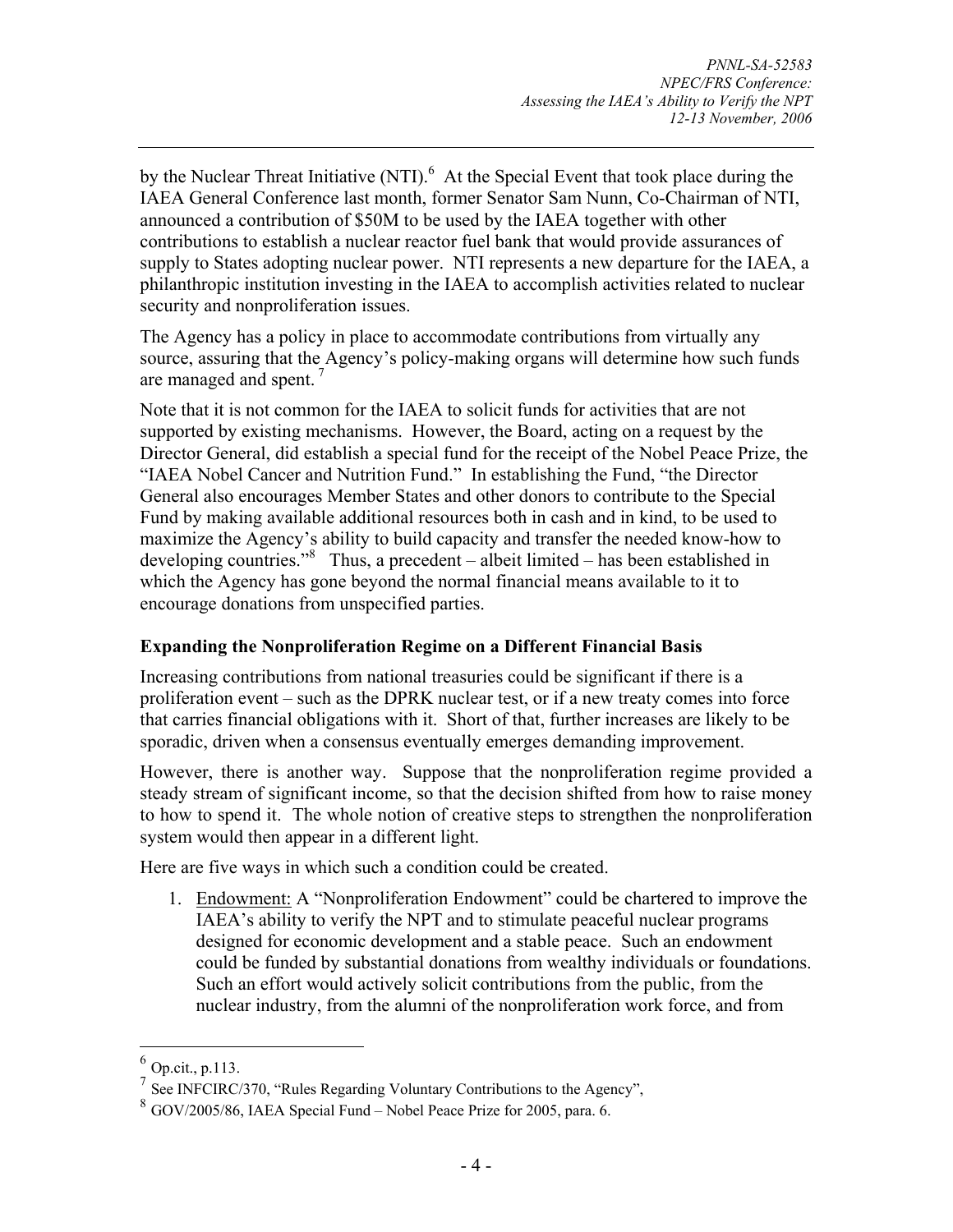governments as well. Note that the Harvard endowment, which includes some 10,000 contributions, is now valued at approximately \$26B.

2. Surcharge: In the United States, "customers who use nuclear power pay for the disposal of spent fuel. The federal government collects a fee of one mil (one-tenth of a cent) per kilowatt-hour of nuclear-generated electricity from utilities. This money goes into the Nuclear Waste Fund. In addition, Congress makes an annual appropriation from the General Fund of the Treasury to pay for disposal of defense-related high-level radioactive waste."9 Of course, any country could establish a surcharge system for any reason, like spent fuel management, or for nonproliferation purposes. Today, there are approximately 443 nuclear power plants in operation; if that were the case when the IAEA was created, it is possible that the Statute might make different arrangements. The Agency's Statute could be revised, possibly to make a surcharge on all plants constructed after a specified date.

A surcharge arrangement might fit best into a new legal framework, as a basis for transparency-related measures under a fissile material cut-off treaty, for example, or under a future framework for expanding global nuclear power as a means to stimulate nuclear power in the developing areas of the world. In the latter case, such a funding stream might be used to start-up new nuclear projects under a scheme that allowed delayed repayment such that the nuclear plant could begin to bring about economic development for several years before repayments would commence.

A surcharge should be levied as a fixed percentage of some commodity price. That way, the rate is the same for all States or exporters, and the amounts of money would follow inflation in a natural way, without the need for periodic negotiated adjustments with all the drama that such steps would entail. As an example, a surcharge of 1% on nuclear generating costs collected from nuclear utilities would provide a funding stream of \$700M/yr from the United States alone.<sup>10</sup> 1% may be too much or too little; only by considering the aims for such a framework could a defensible figure be set.

3. Financial Institutions: A financial institution (like the World Bank) could be empowered to engage in financing appropriate peaceful nuclear projects under a delayed payback arrangement. The World Bank itself does not currently finance nuclear projects; it did once, in Italy, $11$  and today the World Bank's Blog site is sounding out world opinion as to whether or not it should re-enter this field.<sup>12</sup>

<u>.</u>

<sup>9</sup> http://www.ocrwm.doe.gov/about/budget/index.shtml

 $10$  eia input

 $11$  On September 16, 1959, the World Bank made a loan equivalent to \$40 million for the construction of a 150MWe GE BWR at a site on the Garigliano River in Italy (Loan 0235). This was Italy's first nuclear power plant, and the Bank's loan financed almost two-thirds of the cost of construction. The plant began operation in 1964. In August 1978 it was shut down due to damage to one of the two secondary steam generators. In March 1982 the Italian Electricity Generating Board declared the plant to be out of service.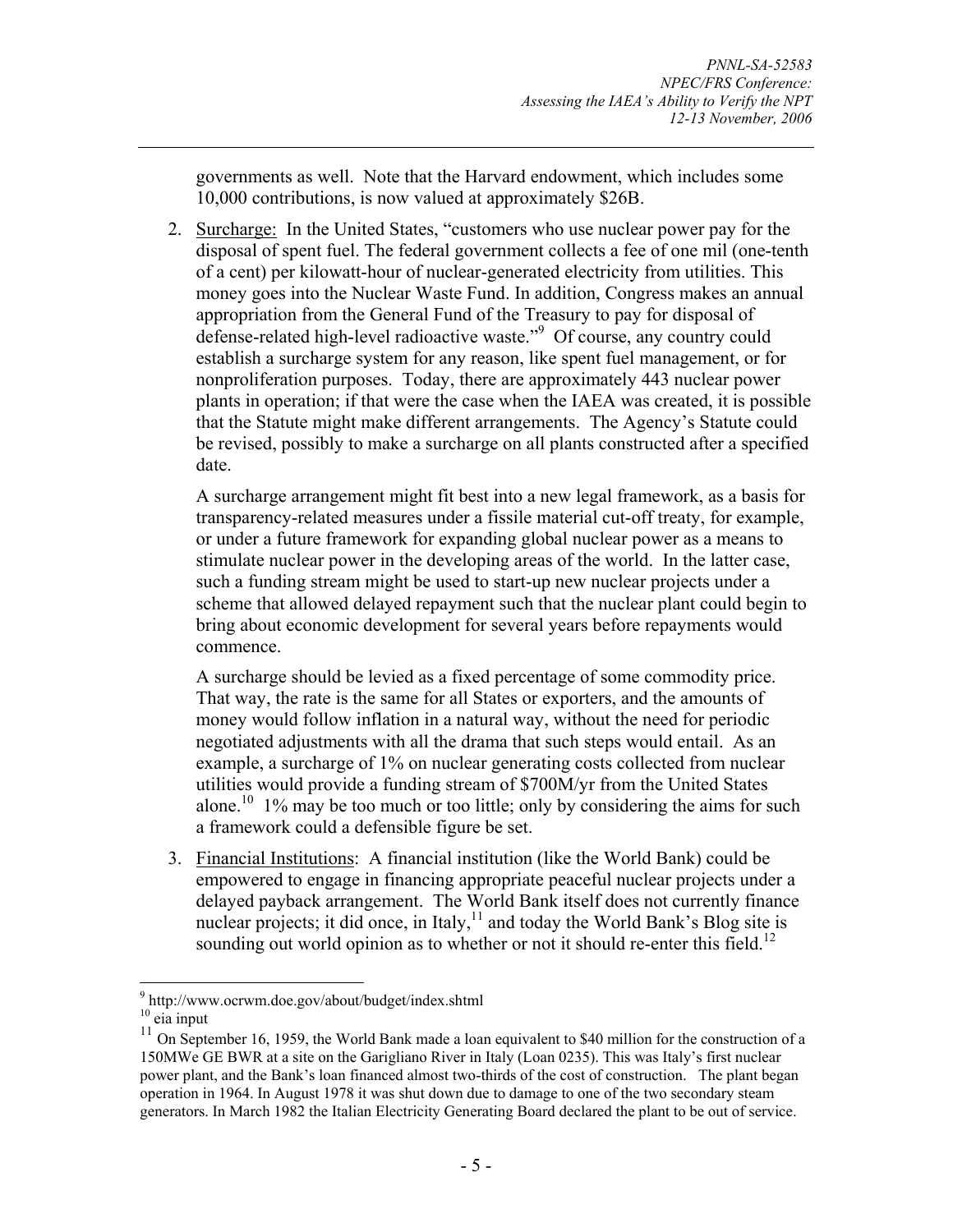Whether the World Bank or one or more other financial institutions, such an arrangement would depend upon the capitalization provided and time-dependent returns. The delayed repayment scheme identified above would be appropriate, but in addition, consideration might be given to having the financial institutions actually purchase and own the power plants, transferring ownership upon repayment. Such an arrangement would ensure that vendors would receive payments, that prices would be fair, that users would have a measure of assurance of supply, and that vendors could be provided with some degree of indemnification against spurious litigation. Investments made by the financial institution might also carry an accompanying contribution to the IAEA to cover its expenses as necessary to ensure that the project serves the intended purposes and that the quality of goods and services provided is consistent with international standards.

- 4. Market Mechanisms: The fourth possibility would somehow engage the investment community through the issuance of tax-exempt nonproliferation bonds, which would yield interest on revenues collected down-stream by financing projects under the delayed pay-back arrangements described above. This scheme might connect with one of the earlier mechanisms and would require government investment and oversight to be stable and to avoid suspicions that it might be a ponzi scheme.
- 5. Industry Share: This proposal goes directly to provide the IAEA with enhanced technical capabilities by engaging the exporters of nuclear facilities. Under current practice, if a State imports a reactor or fuel manufacturing plant or any other type of fuel cycle facility, the importer is required to submit the facility for IAEA safeguards. The facility operator and the Agency bear costs as necessary for safeguards to be applied; sometimes the State bills the Agency for the installation of safeguards equipment, sometimes not. The facility operator may pass the costs along as business expenses to its customers.

Under such an arrangement, for plants to be exported, the vendor and the future facility operator would work with the Agency to develop a safeguards approach, including the inspection equipment to be used by the Agency and the procedures for its maintenance and operation. The vendor would then be responsible for providing such equipment that would become part of the sales price. To the extent that the vendor remains engaged for the maintenance or operation of any plant systems, the vendor would remain responsible for assuring that the safeguards equipment continues to meet IAEA needs, including maintenance and upgrades as appropriate. Just as for plant safety systems, the safeguards systems

See:

http://web.worldbank.org/WBSITE/EXTERNAL/EXTABOUTUS/EXTARCHIVES/0,,contentMDK:2012 5474~pagePK:36726~piPK

<sup>&</sup>lt;sup>12</sup> See: http://psdblog.worldbank.org/psdblog/2006/04/go\_nuclear\_for\_.html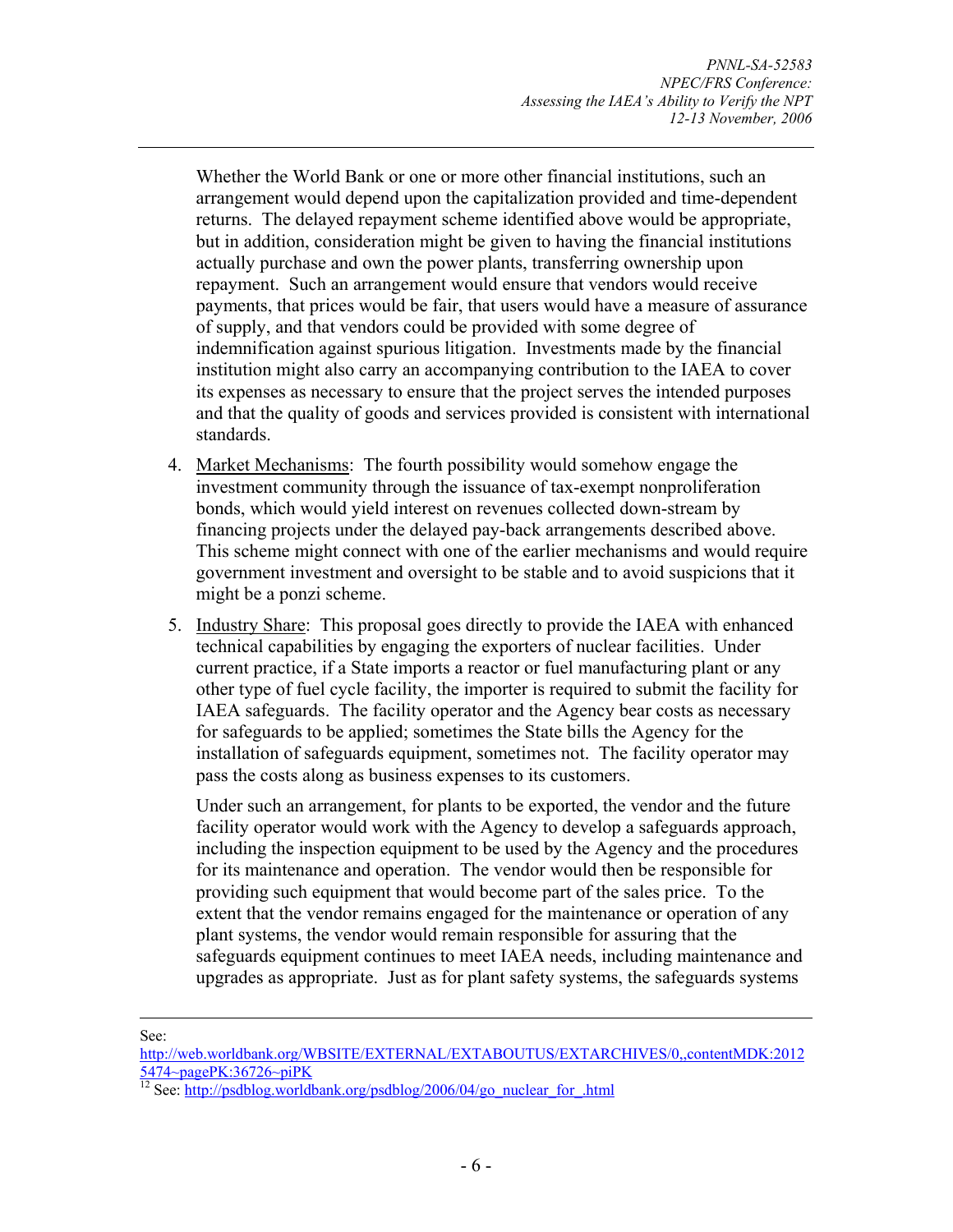should be integrated into the plant operational systems such that continued operation would be prevented in the event of anomalous indications from the installed safeguards systems.

#### **Conclusions**

The premise of my remarks has been that the proliferation of nuclear weapons threatens national and international security, and that as the renaissance of nuclear power stimulates its global expansion, the international community needs to reconsider how to prevent disaster while increasing our reliance and stimulating the expansion to the far corners of the globe. In part that can be accomplished through technological means, or through other mechanisms that contain proliferation while permitting growth and stability.

Proliferation is a global concern. The IAEA somehow magically stands before us in this challenging era: no other international organization is held in such high regard, and assuring its continued viability is critical for future peace. Expanding its missions can provide greater assurance of peace and security in the future, provided those roles are considered carefully and implemented under arrangements that promote success.

Money will always be at the core of what the Agency can or should do in the future. While today the Agency relies almost exclusively on assessed contributions from national treasuries and from extrabudgetary contributions, most of which come from those same treasuries. Diversifying the financing arrangements can provide for growth, dropping the grueling debates on how growth could be financed to how the finance already attained can be best directed to secure sustainable economic development and international security.